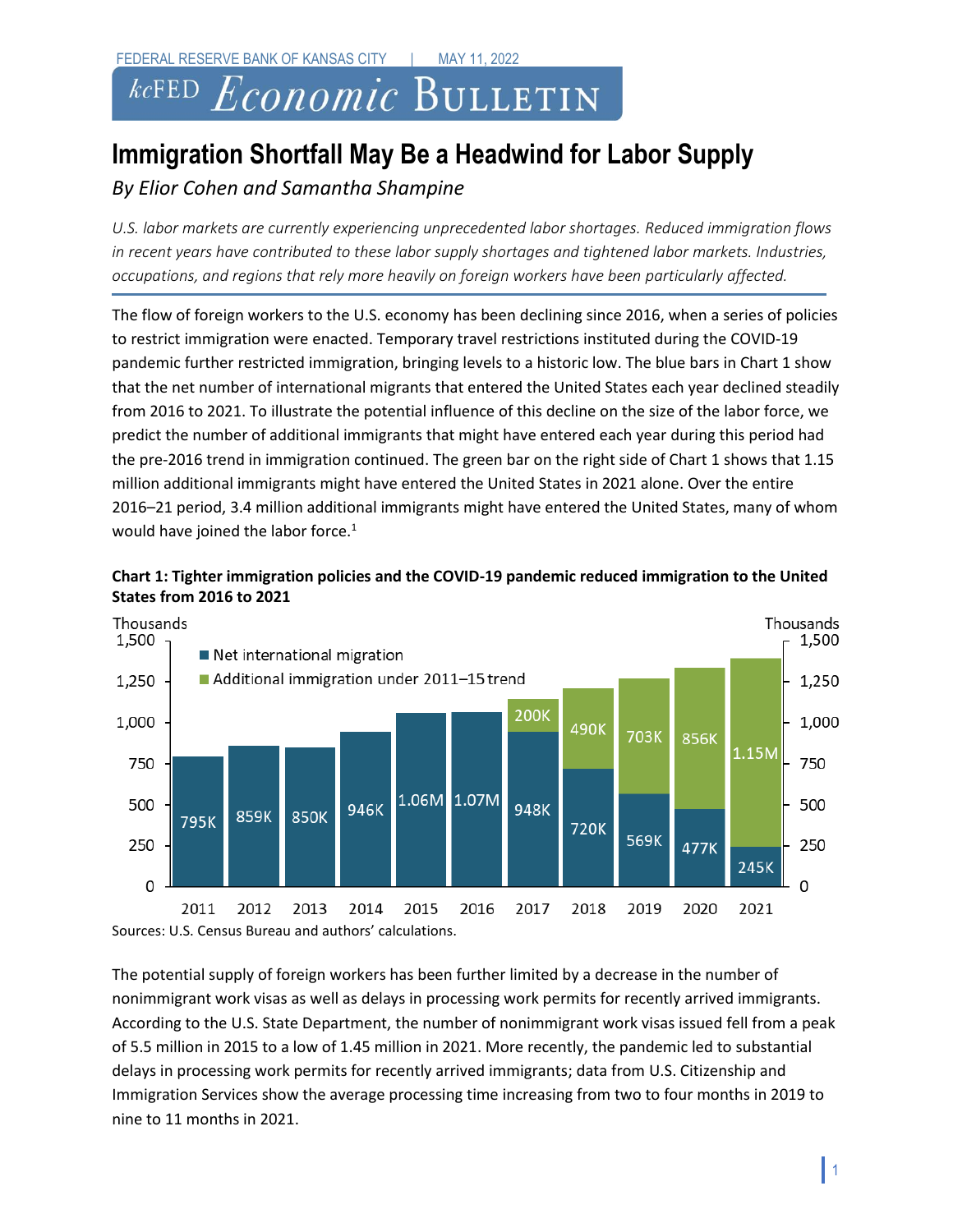The decline in the flow of immigrants and foreign workers into the United States coincided with a tightening U.S. labor market. Chart 2 compares several indicators of the U.S. labor market before and after immigration flows started to decline in 2016. The first pair of bars shows that mean real earnings have increased by 9 percent from the 2011–15 period to the 2016–21 period, consistent with increased labor shortages and more intense competition for workers.<sup>2</sup> Moreover, the second pair of bars shows that the job vacancy rate increased from an average of 3.1 percent in 2011–15 to an average of 4.6 percent in 2016–21, implying that about one in 20 jobs was unfilled. The third pair of bars shows that the unemployment rate decreased by 2.2 percentage points on average between the two periods. Finally, the fourth pair of bars shows that the ratio of unemployed persons to vacant jobs decreased by more than 50 percent between the two periods, falling from 2.7 in 2011-15 to 1.2 in 2016-21.<sup>3</sup>





Sources: U.S. Bureau of Labor Statistics (BLS), U.S. Census Bureau, and authors' calculations.

The decline in immigration and coincident increase in labor market tightness suggests that industries that depend more heavily on foreign-born workers may have difficulty filling job openings. Chart 3 shows the relationship between the percentage of foreign-born workers in individual industries in 2015 and the respective change in those industries' job vacancy rates from 2016 to 2021.<sup>4</sup> Not surprisingly, all major industries experienced an increase in their job vacancy rate during this period due to factors such as job switching, early retirement, lack of dependent care, and fear of COVID-19. However, industries that had a larger share of foreign-born workers in 2015 tended to experience more significant increases in job vacancy rates from 2016 to 2021, suggesting that reduced immigration exacerbated labor shortages. For example, industries such as construction, leisure and hospitality, and other services (which include, among others, private household workers, laundry cleaning services, and beauty shops) had an above-average share of foreign workers in 2015 and experienced an above-average increase in job vacancy rates from 2016 to 2021. In contrast, industries such as finance, information, public administration, and mining, which had below-average shares of foreign workers in 2015, saw belowaverage increases in vacancy rates.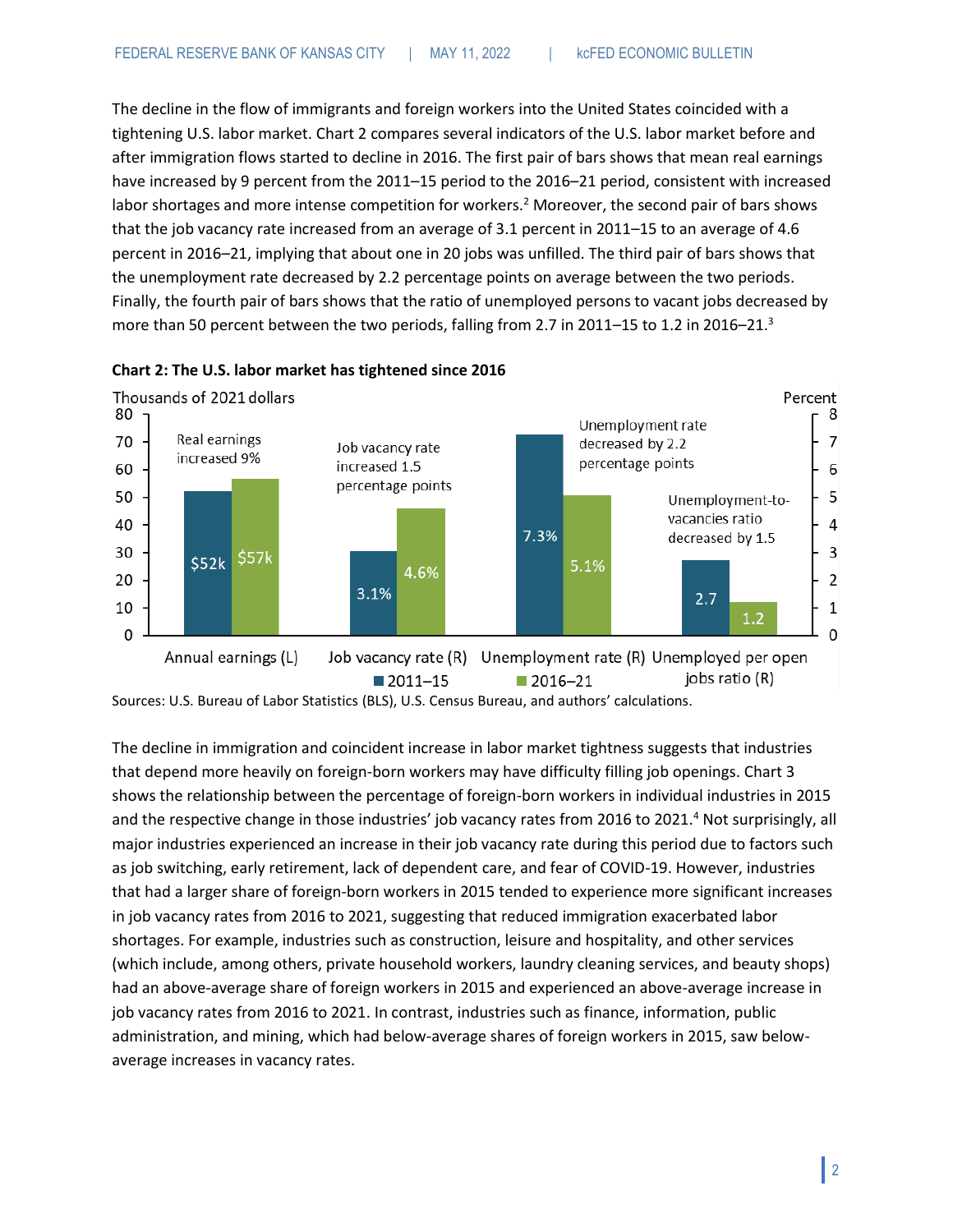#### **Chart 3: Industries with a larger share of foreign-born workers experienced more significant increases in job vacancies**

Change in job vacancy rate (2016-21), percentage points



Sources: BLS and U.S. Census Bureau.

Reduced immigration also appears to have increased wage pressures in industries with higher shares of foreign-born workers. Chart 4 shows the relationship between the percentage of foreign-born workers in each industry in 2015 and the mean annual earnings growth rate in that industry from 2016 to 2021. The top-right quadrant of the chart highlights that industries with an above-average share of foreignborn workers in 2015 experienced more considerable earnings growth. Taken together, Charts 3 and 4 suggest that the reduced supply of foreign labor caused employers to raise wages to attract workers. These trends align with previous studies showing a non-positive relationship between immigration and wages (Card 1990; Borjas 2003). As immigration declines, wages rise, as the reduced labor supply drives employers to raise wages to attract more workers.

#### **Chart 4: Industries with a larger share of foreign-born workers experienced greater increases in real earnings**



Mean annual earnings growth rate (2016-21), percent

Sources: BLS and U.S. Census Bureau.